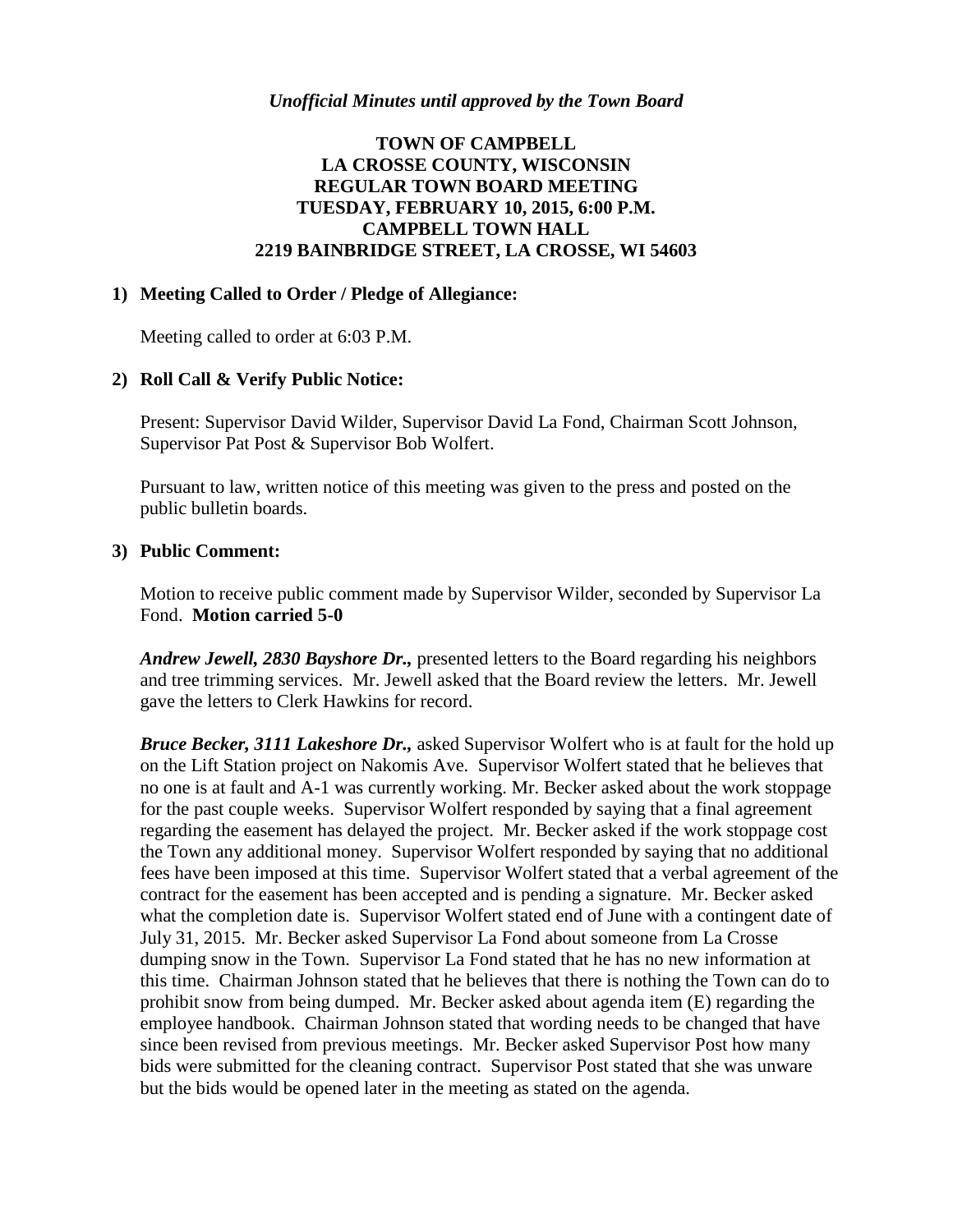*Terry Schaller, 2312 Bainbridge St*., stated that he spoke with a couple residents on French Island that are part of the City of La Crosse and was wondering if they can get back into Campbell. Chairman Johnson stated that there is no way to negate the annexation and become part of Campbell.

Motion to close public comment made by Supervisor Wolfert, seconded by Supervisor Post. **Motion carried 5-0**

- **4) Consent Agenda: (All items listed are considered routine and will be enacted with one motion. There will be no separate discussion of these items unless a Board member so requests, in which case the item will be removed from the Consent Agenda and be considered on the Regular Agenda).**
	- **A) Approval of Minutes:** Regular Town Board Meeting 01/13/2015

## **B) Plan Commission Meeting Recommendations: 02/03/2015**

**1)** Petition #1-2015, John Noyes, O.B.O. C-M Robers LLC, 816 Bainbridge St. petition to rezone parcels #4-1366-0, 4-1368-0, and 4-1369-0 from Residential "A" District to the Light Industrial District for the purpose constructing a 5,000 square foot structure to be used for Light Industrial Purposes. **(Recommendation to Approve)**

# **C) Payment of Bill:**

Motion to approve the Consent Agenda made by Supervisor Post, seconded by Supervisor Wolfert. **Motion carried 5-0**

# **5) Business:**

**A)** Approval of Eagle Scout Project (Dawn Pahl).

Nick Pahl, and perspective Eagle Scout, spoke to the Board about doing a project for the Town in order to obtain his Eagle Scout Badge. Possible projects discussed were a cover for Nelson Park observation deck, a covering for the park benches and grill at the Community Center, or covers for the Boat Landing permit stations. Nich Pahl also stated that placing more benches at a few of the parks was also an idea. Supervisor Wolfert also suggested a cover on the lower entrance to the Library.

# **No further action taken**

#### **Supervisor Wolfert excused himself from the meeting at 6:27P.M.**

**B)** Approval of a Temporary Class "B" Retailers License for the French Island Lions Club for February 28, 2015 at the Community Center.